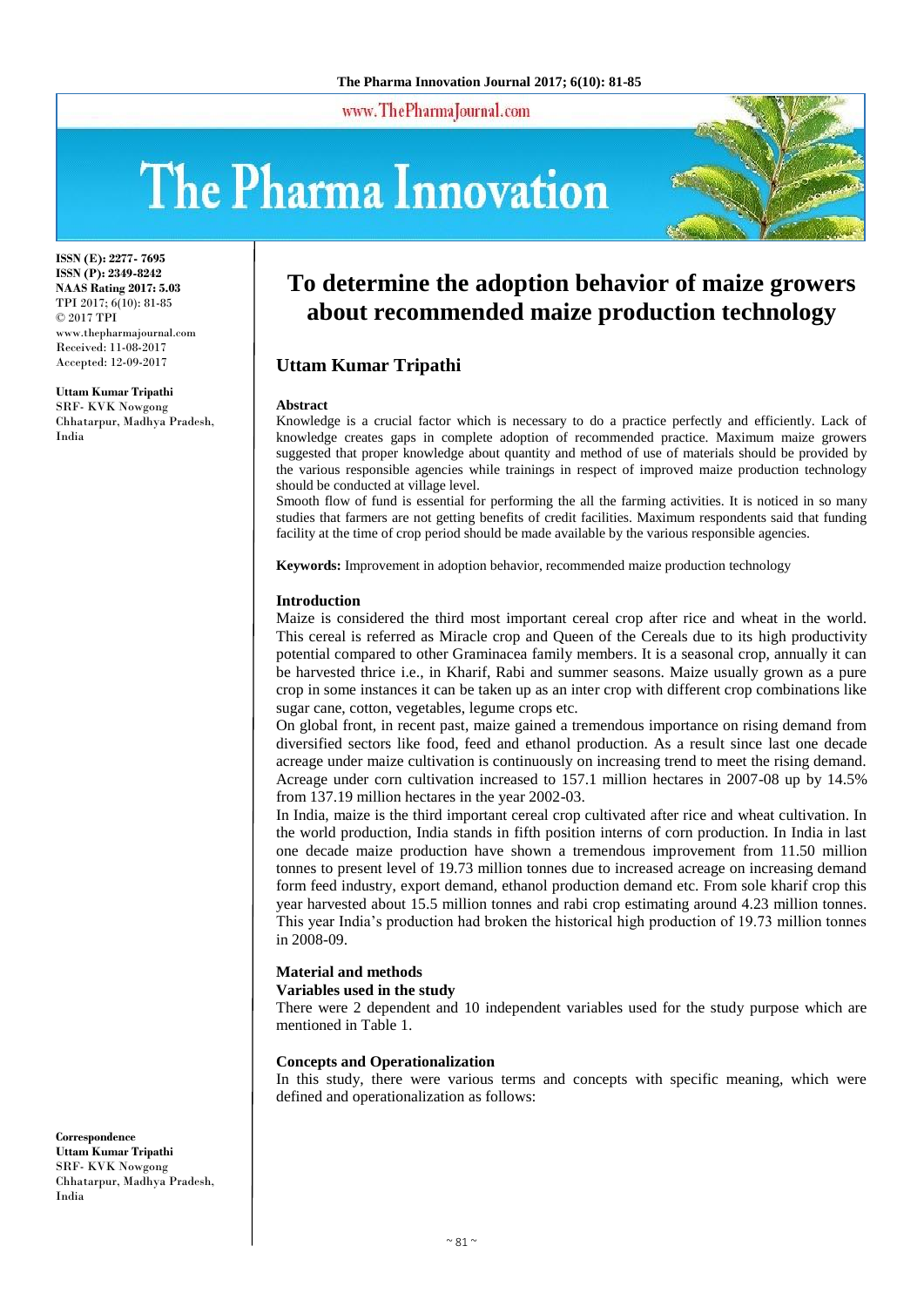**Table 1:** List of variables used in the study

| S. No.             | <b>Particulars</b>                                  |  |  |  |  |
|--------------------|-----------------------------------------------------|--|--|--|--|
| Dependent variable |                                                     |  |  |  |  |
| 1.                 | Knowledge about recommended maize production        |  |  |  |  |
|                    | technology                                          |  |  |  |  |
| 2.                 | Adoption of recommended maize production technology |  |  |  |  |
|                    | <b>Independent variables</b>                        |  |  |  |  |
| 1.                 | Age                                                 |  |  |  |  |
| 2.                 | <b>Educational qualification</b>                    |  |  |  |  |
| 3.                 | Size of land holding                                |  |  |  |  |
| 4.                 | Social participation                                |  |  |  |  |
| 5.                 | Socio-economic status                               |  |  |  |  |
| 6.                 | Attitude towards new technologies                   |  |  |  |  |
| 7.                 | Mass media exposure                                 |  |  |  |  |
| 8.                 | <b>Extension participation</b>                      |  |  |  |  |
| 9.                 | Innovativeness                                      |  |  |  |  |
| 10.                | Annual income                                       |  |  |  |  |

# **Independent variables**

#### **Age**

Age refers to the number of years an individual has lived since his birth at the time of interview. Age of respondent was recorded by asking him what his age was. The categorization was followed according to their actual chronological age. The categorization was based on the scoring which is as follows:

| S. No. | Category               | <b>Scores</b> |
|--------|------------------------|---------------|
|        | Young (Below 35 years) |               |
|        | Middle (36-55 years)   |               |
|        | Old (Above 55 years)   |               |

# **Educational qualification**

Education was operationalized as the number of year of formal education acquired by the respondent at the time of enquiry and the scores assigned according to socio-economic status scale developed by the Venkatarmaiah and Sethurao (1983). The status of education was considered, illiterate, functionally literate, primary school, middle school, high school and college. The categorization was as follows:

| S. No. | Category          | <b>Scores</b> |
|--------|-------------------|---------------|
|        | <b>Illiterate</b> |               |
|        | Primary school    |               |
|        | Middle school     |               |
|        | High school       |               |
|        | Higher secondary  |               |
|        | College and above |               |

# **Size of land holding**

It is the area of land possessed by an individual. The land holding was measured with the help of socio economic status scale of Venkatramaiah and Sethurao (1983) with minor modifications. The categorization and scores given are as follows:

| S. No. | Category                       | <b>Scores</b> |
|--------|--------------------------------|---------------|
|        | Marginal farmers $(<1$ ha.)    |               |
|        | Small farmers (1-2 ha.)        |               |
|        | Medium farmers $(2.1 - 5$ ha.) |               |
|        | Large farmers $($ > 5 ha.)     |               |

# **Social participation:**

It refers to the participation of an individual in any social or political organization. Social participation was measured with the help of scale developed by Pareek and Trivedi (1963). The categorization was as follow:

| S. No | Category | <b>Scores</b> |
|-------|----------|---------------|
|       | Low      | Mean-SD       |
|       | Medium   | Mean $\pm$ SD |
|       | High     | $Mean + SD$   |

# **Socio-economic status**

It refers to the position of an individual occupied in a society in comparison to other individuals with respect to the possession of land holding, occupation, level of education, caste, type and number of houses and size of family, farm power, material possession and social participation. It was measured with the Socio-economic Status Scale developed by Pareek (1963).

| S. No | Category | <b>Scores</b> |
|-------|----------|---------------|
|       | Poor     | Mean-SD       |
|       | Medium   | Mean $\pm$ SD |
|       | Good     | $Mean + SD$   |

# **Attitude towards new technologies**

Attitude has been defined as the degree of positive or negative effect associated with some psychological object. Attitude in this study refers to the feeling and reaction of the farmers towards the indigenous technical knowledge. The attitude of the farmers was measured with the help of scale developed by Singh (1990). The categorization was as follows:

| S. No | Category     | <b>Scores</b>   |
|-------|--------------|-----------------|
|       | Unfavourable | mean - 1 SD     |
|       | Neutral      | mean $\pm$ 1 SD |
|       | Favourable   | mean + $1$ SD   |

# **Mass media exposure**

Mass media exposure refers to the extent to which the people are exposed to the different message or information from various mass media like radio, television, newspaper and other reading materials. It was measured in the present study with the help of scale developed by Md. Salim. The respondents were asked about the number of times they were exposed to radio, television, newspaper and magazine. The score from each individual was obtained by summing up the scores received from him for all the four media. The categorization was as follows:

| S. No | Category | <b>Scores</b> |
|-------|----------|---------------|
|       | Low      | Mean-SD       |
|       | Medium   | Mean $\pm$ SD |
|       | High     | $Mean + SD$   |

# **Result**

The results of the present investigation have been described in this chapter, which has been organized according to the objectives of the study. The information which was collected from a sample of 120 maize growers through the structural interview schedule was processed, keeping in view the specific objectives of the study. The results obtained are interpretate and presented under the following sections: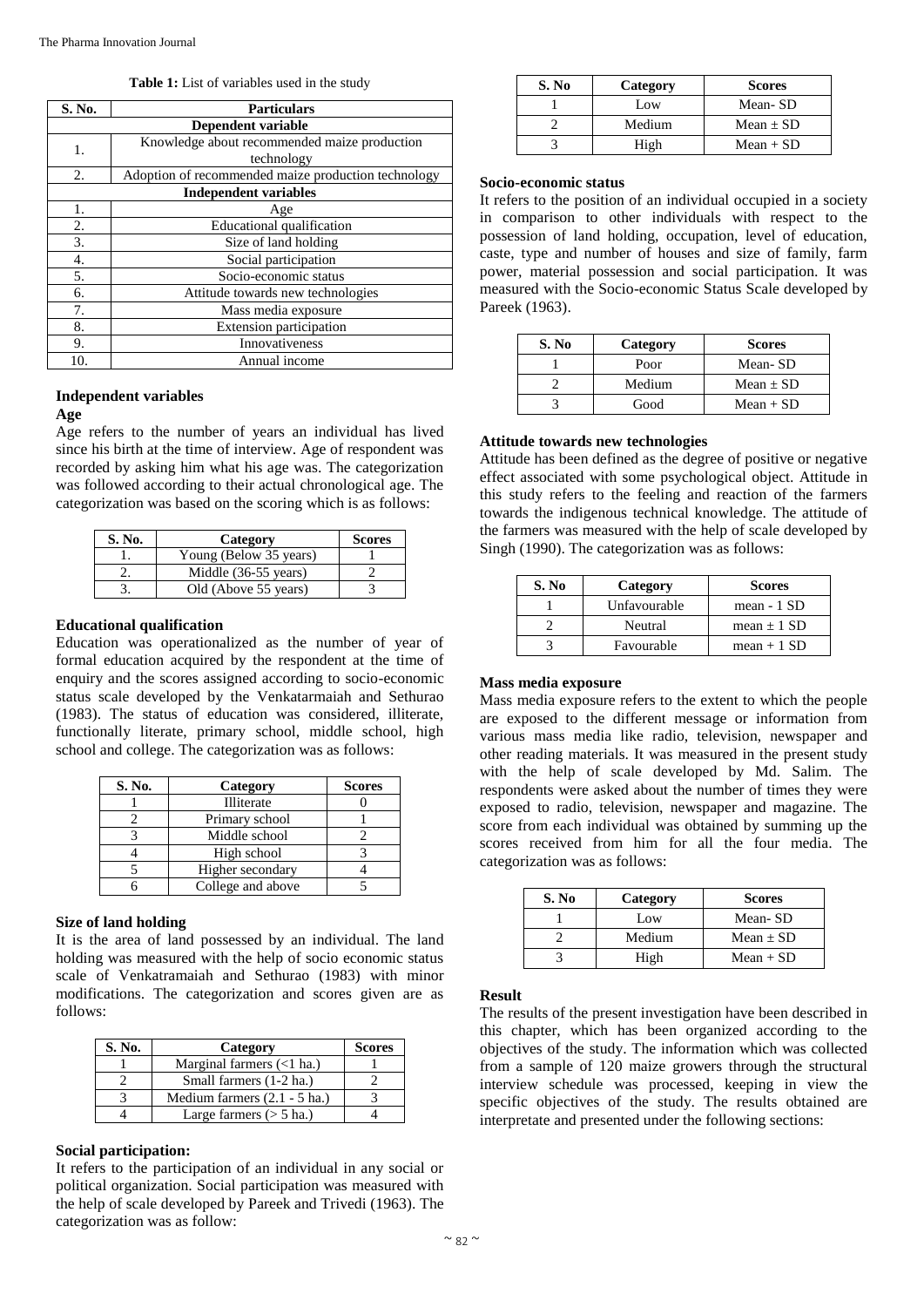|                  | <b>Practices</b>                               |                          | <b>Extent of adoption</b> |                 |                    |     |               |     |
|------------------|------------------------------------------------|--------------------------|---------------------------|-----------------|--------------------|-----|---------------|-----|
| S. No.           |                                                |                          | Low                       |                 | Medium             |     | High          |     |
|                  |                                                | No.                      | $\frac{0}{0}$             | No.             | $\frac{0}{0}$      | No. | $\frac{0}{0}$ |     |
| I                |                                                | <b>Field preparation</b> |                           |                 |                    |     |               |     |
| 1.               | No. of ploughing                               | 22                       | 18.33                     | 22              | 18.33              | 76  | 63.34         | 120 |
| 2.               | Time of ploughing                              | 24                       | 20.00                     | 25              | 20.83              | 71  | 59.17         | 120 |
| $\overline{3}$ . | Leveling                                       | 30                       | 25.00                     | 24              | 20.00              | 66  | 55.00         | 120 |
| $\mathbf{I}$     |                                                | Seed and sowing          |                           |                 |                    |     |               |     |
| 1.               | Improved varieties                             | 38                       | 31.67                     | 39              | 32.50              | 43  | 35.83         | 120 |
| 2.               | Optimum seed rate                              | 47                       | 39.17                     | 45              | 37.50              | 28  | 23.33         | 120 |
| $\overline{3}$ . | Use of seed treatment                          | 46                       | 38.33                     | 36              | 30.00              | 38  | 31.67         | 120 |
| 4.               | Seed treatment methods                         | 51                       | 42.50                     | 38              | 31.67              | 31  | 25.83         | 120 |
| 6.               | Quantity of seed treatment materials           | 50                       | 41.67                     | 44              | 36.66              | 26  | 21.67         | 120 |
| 7.               | Right time of sowing                           | 33                       | 27.50                     | 43              | 35.83              | 44  | 36.67         | 120 |
| 8.               | Methods of sowing                              | $\overline{34}$          | 28.33                     | 48              | 40.00              | 38  | 31.67         | 120 |
| Ш                | <b>Manures and chemical fertilizers</b>        |                          |                           |                 |                    |     |               |     |
| 1.               | Green manure                                   | 48                       | 40.00                     | 39              | 32.50              | 33  | 27.50         | 120 |
| 2.               | Farm Yard Manure/Compost                       | 36                       | 30.00                     | 40              | 33.33              | 44  | 36.67         | 120 |
| 4.               | Optimum quantity per hectare                   | 41                       | 34.17                     | 42              | 35.00              | 37  | 30.83         | 120 |
| 5.               | Methods of application of FYM                  | 36                       | 30.00                     | 49              | 40.83              | 35  | 29.17         | 120 |
| 6.               | Time of application of FYM                     | 44                       | 36.67                     | 40              | 33.33              | 36  | 30.00         | 120 |
| 7.               | Use of chemical fertilizers                    | 40                       | 33.33                     | 44              | 36.67              | 36  | 30.00         | 120 |
| 8.               | Use of micro nutrients                         | 70                       | 58.33                     | 40              | 33.33              | 10  | 8.34          | 120 |
| 9.               | Recommended dose of chemical fertilizers       | $\overline{57}$          | 47.50                     | $\overline{35}$ | 29.17              | 28  | 23.33         | 120 |
| 10.              | Method of application for chemical fertilizers | 47                       | 39.17                     | 50              | 41.66              | 23  | 19.17         | 120 |
| 11.              | Time of application for chemical fertilizers   | 48                       | 40.00                     | 53              | 44.17              | 19  | 15.83         | 120 |
| IV.              | <b>Irrigation management</b>                   |                          |                           |                 |                    |     |               |     |
| 1.               | Time of irrigation                             | 39                       | 32.50                     | 40              | 33.33              | 41  | 34.17         | 120 |
| $\overline{2}$ . | Methods of irrigation                          | 42                       | 35.00                     | 40              | 33.33              | 38  | 31.67         | 120 |
| 3.               | Critical stages of maize                       | 47                       | 39.17                     | $\overline{53}$ | $\overline{44.16}$ | 20  | 16.67         | 120 |
| 4.               | Number of irrigation in maize                  | 35                       | 29.17                     | 52              | 43.33              | 33  | 27.50         | 120 |
| $\mathbf{V}$     |                                                | Weed management          |                           |                 |                    |     |               |     |
| 1.               | Time of weeding                                | 36                       | 30.00                     | 41              | 34.17              | 43  | 35.83         | 120 |
| 2.               | Methods of weeding                             | 31                       | 25.83                     | 44              | 36.67              | 45  | 37.50         | 120 |
| 3.               | Use of weedicides                              | 51                       | 42.50                     | 49              | 40.83              | 20  | 16.67         | 120 |
| 4.               | Quantity of weedicides                         | 53                       | 44.17                     | 47              | 39.16              | 20  | 16.67         | 120 |
| 5.               | Methods of application                         | 44                       | 36.67                     | 49              | 40.83              | 27  | 22.50         | 120 |
| VI               | <b>Insects and pest management</b>             |                          |                           |                 |                    |     |               |     |
| 1.               | Stages of infestation                          | 62                       | 51.67                     | 46              | 38.33              | 12  | 10.00         | 120 |
| 2.               | Methods of insect control                      | 48                       | 40.00                     | 51              | 42.50              | 21  | 17.50         | 120 |
| 3.               | Use of insecticides                            | 48                       | 40.00                     | 45              | 37.50              | 27  | 22.50         | 120 |
| 4.               | Quantity of insecticides                       | 49                       | 40.83                     | 49              | 40.84              | 22  | 18.33         | 120 |
| 5.               | Methods of application                         | 44                       | 36.67                     | 50              | 41.66              | 26  | 21.67         | 120 |
|                  | <b>VII</b><br><b>Disease management</b>        |                          |                           |                 |                    |     |               |     |
| $1.$             | Stages of infestation                          | 64                       | 53.33                     | 48              | $\overline{40.00}$ | 8   | 6.67          | 120 |
| 2.               | Methods of disease control                     | 52                       | $\overline{4}3.33$        | 45              | $\frac{37.50}{ }$  | 23  | 19.17         | 120 |
| 3.               | Use of fungicides                              | 59                       | 49.17                     | 40              | 33.33              | 21  | 17.50         | 120 |
| 4.               | Quantity of fungicides                         | 55                       | 45.83                     | 40              | 33.34              | 25  | 20.83         | 120 |
| 5.               | Methods of application                         | 47                       | 39.17                     | 50              | 41.66              | 23  | 19.17         | 120 |
| <b>VIII</b>      | <b>Harvesting</b>                              |                          |                           |                 |                    |     |               |     |
| 1.               | Right time of harvesting                       | 26                       | 21.67                     | 30              | 25.00              | 64  | 53.33         | 120 |
| 2.               | Methods of harvesting                          | 27                       | 22.50                     | 50              | 41.67              | 43  | 35.83         | 120 |

**Table:** Extent of adoption of recommended maize production technology by the maize growers

**I. Field preparation:** Table 2 reveals the data regarding adoption of maize growers of field preparation practices. Three items were considered under this practice set.

Majority of maize growers possessing high adoption in case of numbers of ploughing (63.34%), followed by a similar percentage (18.33%) had both low and medium adoption respectively.

Majority of the maize growers who were identified to have high adoption regarding time of ploughing  $(59.17\%)$ , followed by medium and low adoption by 28.83 and 20.00 percent maize growers respectively.

High adoption possessed by majority of maize growers (55.00%) in case of leveling followed by 25.00 and 20.00 percent maize growers who had low and medium adoption respectively.

**II. Seed and sowing:** Table 2 reveals the data regarding adoption of seed and sowing practices by the respondents. Eight items were considered under this practice set.

The higher percentage of maize growers (35.83%) found to have high adoption of improved varieties followed by 32.50 and 31.67 percent maize growers had medium and low adoption respectively.

Out of the total respondents, 39.17 percent possessed low adoption of optimum seed rate followed by medium and high adoption possessed by 37.50 and 23.33 percent maize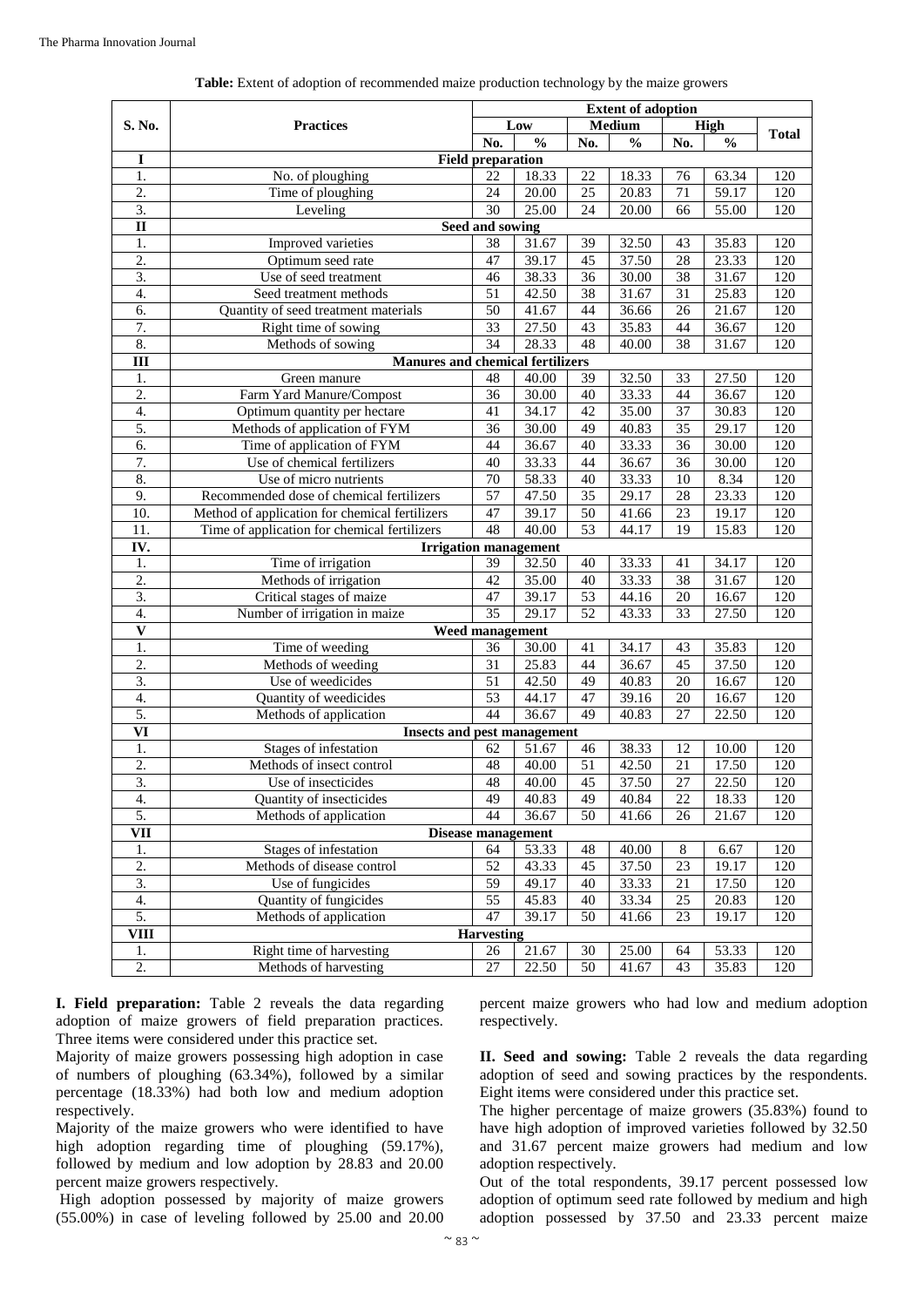growers, respectively.

A higher percentage of the respondents (38.33%) had low adoption of seed treatment followed by medium and high adoption (31.67 & 30.00% respectively).

Higher percentage of the respondents (42.50%) had low adoption of seed treatment methods followed by medium (31.67%) and high adoption (25.83%).

Maximum numbers of the respondents (36.67%) had high adoption of right time of sowing followed by 35.83 and 27.50 percent respondents had medium and low adoption respectively.

Highest numbers of respondents (40.00%) had medium adoption of methods of sowing followed by 31.67 and 28.33 percent respondents had low and high adoption respectively.

**III. Manures and chemical fertilizers:** The data in table 2 reveals the adoption of maize growers regarding manures and chemical fertilizers. Nine items were considered in this practice set.

The higher percentage of maize growers (40.00%) found to have low adoption of green manure followed by 32.50 percent of respondents had medium and 27.50 percent had low adoption.

Out of the total respondents, highest 36.67 percent possessed high adoption of farm yard manure/compost followed by medium and low adoption possessed by 33.33 and 30.00 percent maize growers, respectively.

A higher percentage of the respondents (40.83%) had medium adoption of methods of application followed by low adoption (30.00%) and high adoption (29.17%).

Higher percentage of the respondents (36.67%) had low adoption of time of application followed by medium (33.33%) and low adoption (30.00%).

Out of the total respondents, 36.67 percent had medium adoption of chemical fertilizers followed by 33.33 and 30.00 percent had low and high adoption respectively.

Majority of the respondents (58.33%) had low adoption of micro-nutrients followed by 33.33 percent respondents had medium and 8.34 percent had high adoption respectively.

Highest numbers of respondents (41.66%) had medium adoption of methods of application for chemical fertilizers followed by 39.17 and 19.17 percent respondents had low and high adoption respectively.

A higher percentage of the respondents (44.17%) had medium adoption of time of application for chemical fertilizers followed by low adoption (40.00%) and high adoption (15.83%).

**IV. Irrigation management:** The data in table 2 reveals the adoption of maize growers regarding irrigation management. Four items were considered in this practice set.

The higher percentage of maize growers (34.17%) found to have high adoption of time of irrigation followed by 33.33 and 32.50 percent maize growers had medium and low adoption respectively.

Out of total respondents, 35.00 percent possessed low adoption of methods of irrigation followed by medium and high adoption possessed by 33.33 and 31.67 percent maize growers, respectively.

About 44.16 percent respondents had medium adoption of critical stages of maize followed by 39.17 and 16.67 percent had low and high adoption respectively.

A higher percentage of the respondents (43.33%) had medium adoption of numbers of irrigation in maize followed by 29.17 percent respondents had low and 27.50 percent had high adoption respectively.

**V. Weed management:** The data in table 2 reveals the adoption of maize growers of weed management. Five items were considered in this practice set.

The higher percentage of maize growers (35.83%) found to have high adoption of time of weeding followed by 34.17 and 30.00 percent maize growers had medium and low adoption respectively.

A higher percentage 37.50 percent respondents possessed high adoption of methods of weeding followed by medium and low adoption possessed by 36.67 and 25.83 percent maize growers, respectively.

About 42.50 percent respondents had low adoption of use of weedicides followed by 40.83 and 16.67 percent had medium and high adoption respectively.

A higher percentage of the respondents (44.17%) had low adoption of quantity of weedicides in maize followed by 39.16 percent respondents had low and 16.67 percent had high adoption respectively.

**VI. Insect and pest management:** The data in table 2 reveals the adoption of maize growers of insect and pest management. Five items were considered in this practice set.

Majority of the maize growers (51.67%) found to have low adoption of stages of infestation followed by 38.33 and 10.00 percent respondents had both medium and high adoption.

**VII. Disease management:** The data in table 2 reveals the adoption of maize growers of insect and pest management. Five items were considered in this practice set.

Majority of the respondents (53.33%) had low adoption of stages of infestation of diseases followed by medium adoption (40.00%) and high adoption (6.67%).

About 43.33 percent respondents had low adoption of methods of disease control followed by 37.50 and 19.17 percent had medium and high adoption respectively.

A higher percentage of the respondents (49.17%) had both low adoption of quantity of fungicides followed by medium and high adoption (33.33 and 17.50% respectively).

Maximum numbers of the respondents (45.83%) had low adoption of use of fungicides followed by 33.33 and 20.83 percent respondents had medium and high adoption respectively.

A higher percentage of the respondents (41.66%) had medium adoption of methods of application of fungicides followed by 39.17 percent respondents had low and 19.17 percent had high adoption respectively.

**VIII. Harvesting:** The data in table 2 reveals the adoption of maize growers of harvesting practices. Two items were considered in this practice set.

Majority of the respondents (53.33%) had high adoption of right time for harvesting followed by medium adoption (25.00%) and high adoption (21.67%).

Maximum numbers of the respondents (41.67%) had medium adoption of methods of harvesting followed by 35.83 and 22.50 percent respondents had high and low adoption respectively.

1. Most of the respondents (38.33%) belonged to middle age group (36 to 50 years). it may be stated that majority of respondents were middle (36 to 50 years) to young (20 to 35 years) in respect to age group whereas 26.67